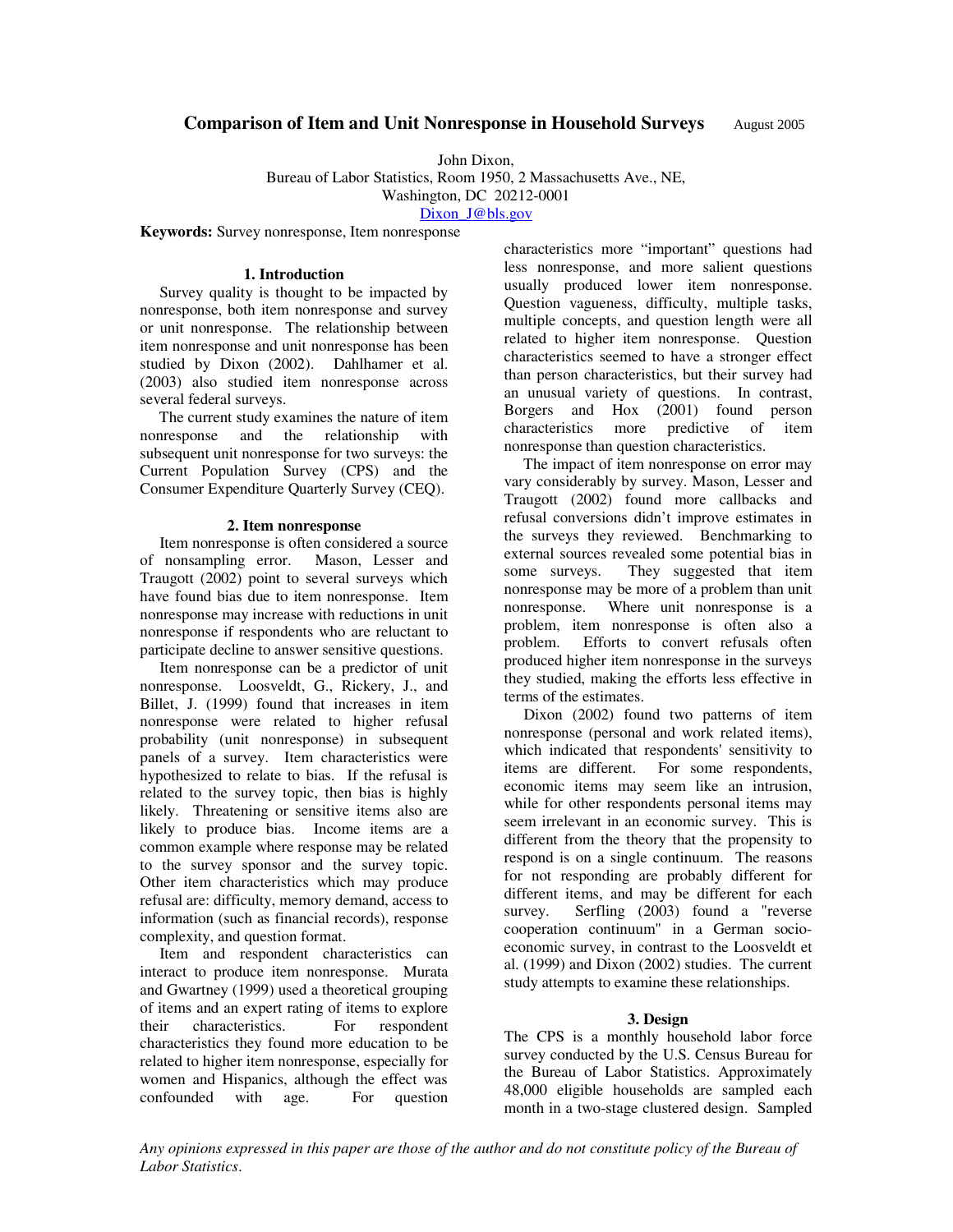households are interviewed a total of eight times over a 16 month period. National level data on the labor force, employed, and unemployed are produced monthly, quarterly, and annually. As a household survey the CPS provides rich demographic detail, including age, sex, race, Hispanic origin, educational attainment, marital status and family attributes, foreign-born status, veteran status, and other demographic characteristics. For the current analysis households were matched for the years 2002 through 2003. Persons in the household who were not eligible for the labor force (e.g., under 16 years old) were excluded. Waves 4 and 8 were used because more questions were asked during those interviews, and 197,077 persons were included in the analysis.

 The CEQ is a household expenditure survey conducted by the U.S. Census Bureau for the U.S. Bureau of Labor Statistics. Approximately 8,910 eligible addresses are sampled each quarter, with 6,160 completed interviews typical. Households (or more correctly: consumer units) were matched for the years 2002 through 2003. The response rate is usually in the range of 80-83 percent. In this study 122,214 persons were matched across the five quarters, although only Interviews 2 and 3 are used here.

## **4. Method**

 Since questions often differ between surveys, the comparisons were done with item "concepts" (Dahlhamer et al., 2003). Item concepts from "demographics" (e.g., Race, Hispanic origin, Educational attainment), "labor force" (e.g., class of worker), and "income" (e.g., interest, rent, dividends) were used. These sets of items had been found to be related to unit nonresponse in other panels and labor force estimates. Logistic models were used to relate the item sets to unit nonresponse and whether respondents were employed or other (not in the labor force or unemployed). The survey weights (probability of selection weights) were adjusted to make the sample proportions the same for the two surveys for ease of interpretation. Item nonresponse includes both refusal and "don't know" because the coding system for the CEQ didn't differentiate the two for the months studied. The "don't know" rate is small, so for all practical purposes the nonresponse is from refusal. All of the models where overdispersion was detected use adjusted covariances. The power of the tests should be considered in examining the tables. The large sample size is offset by the small proportions and the multiple tests. Dividing the

estimate by its standard error should give a better index of the size of the effect than the simple significance test indicated by italics.

## **5. Results**

 Table 1 shows the noncontact and refusal rates for the two surveys in the first two rows. Nonresponse is lower for the CPS. Noncontact is higher in the CPS than the CEQ relative to refusal (probably due to a shorter interview period). The rest of Table 1 shows the item nonresponse rates. The highest nonresponse for both surveys was from total income questions. Except for education and whether they were ever in the armed forces, the items on the CEQ had higher nonresponse.

 Table 2 shows the coefficients and standard errors for a number of logistic regressions on noncontact. The first set of coefficients (labeled "Single") is from nine separate regressions. The strongest relationship was with "income" (.81 with standard error of .01), although nonresponse on all the items was associated with noncontact. Significance at the .05 level is indicated by the italics. Non-italicized coefficients weren't significant. The next two columns are for nine models with an indicator for which survey was taken added to the models. The positive numbers under the "Survey" column indicate the CEQ had more noncontact than the CPS. The "Item" column can be compared to the first column under the "Single" column. While all the coefficients are similar to the single variable models, many become non-significant when the variability of noncontact attributable to differences in the surveys is accounted for. The last three columns show the models with the interaction between the survey and item nonresponse. The last column is of most interest, since it is the one testing for an interaction. Most of the significant coefficients indicate a negative relationship; nonresponse on the item is associated with less likelihood of noncontact in the CEQ relative to the CPS. The exception is for "income", where nonresponse is associated with a higher likelihood of noncontact on the CEQ relative to the CPS.

 Refusal was studied in a similar series of regressions as was done with noncontact. Table 3 shows the coefficients for the three sets of models. The first set shows item nonresponse is related to a higher probability of survey refusal except for "education." The second two columns show that adjusting for differences between surveys finds the same higher probability of refusal, but with "education" and "armed forces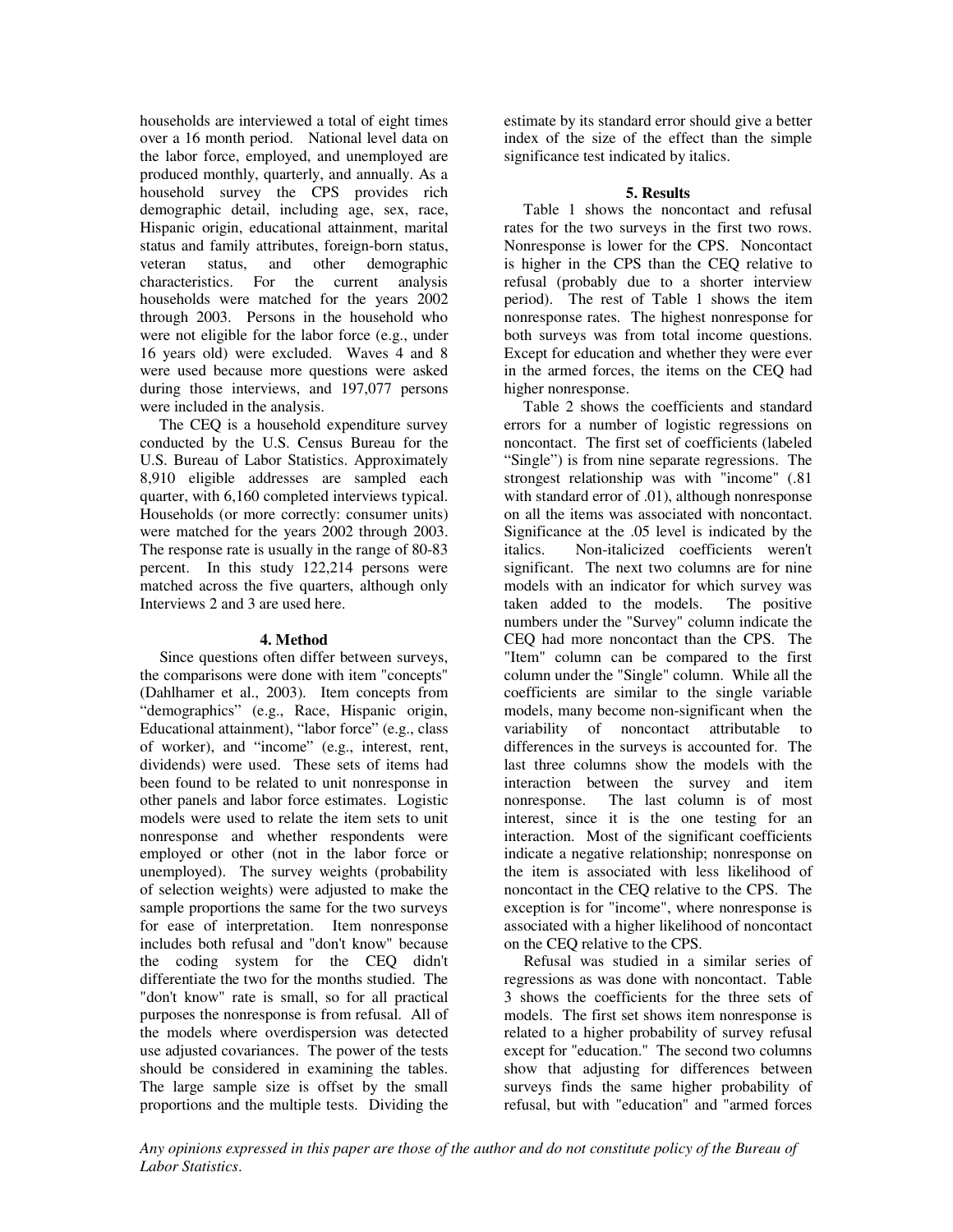participation" becoming nonsignificant. While "income" is still significant, the strength of the relationship is diminished similarly to the noncontact model. The last three columns show the interaction between item nonresponse and survey. The nonsignificant interaction term and high standard error for "sex" is probably due to small cell counts, and should be disregarded. The interaction terms which are negative indicate item nonresponse is associated with lower probability of refusal for the CEQ relative to the CPS. All of the probabilities were related to higher probability of refusal (the column labeled "Item").

 The relationship of unit noncontact, unit refusal, and item nonresponse with labor force status was examined with a series of multinomial logistic regression models (using "employed" as the reference category).

 Table 4 shows the coefficients and standard errors. The first two columns of coefficients show the intercepts for "Unemployed" (U) and "Not in labor force" (N) relative to "Employed." The unemployed are a lower percentage than not-in-labor-force. The column labeled "Item" shows the coefficient relating the pooled Unemployed and Not-in-the-labor-force categories to Employed. Noncontact (-0.18) and refusal (-0.12) are related to a lower probability of being employed, as is nonresponse to "sex"

(-1.48). The remaining coefficients related item nonresponse to a higher probability of being employed, although only four were significant.

 The next four columns show the effect of adjusting for survey differences, with only nonresponse to "origin" and "income" remaining significant.

 The interaction between nonresponse and labor force status shows the CEQ had noncontact, refusal and most item nonresponse associated with higher probability of employment relative to the CPS. The only significant item nonresponse with a negative relationship was "income".

 Additional models examining the relationship between item nonresponse and labor force status adjusting for unit noncontact and unit refusal didn't find any substantive differences from the models described here and so will not be presented. Additional models separating out the labor force status into pairs (to avoid nonproportional odds) are shown in Tables 5 through 7. The only strong departures from proportional odds were with lower nonresponse items.

#### **6. Discussion**

 Many studies of nonresponse are motivated by the idea that nonresponse is a propensity which, when a threshold is crossed, produces refusal. Many factors may affect the threshold: survey topic, interviewer characteristics and behavior, and previous contact among others.

 Noncontact is thought to be more complex; with the effort of the interviewer, timing of attempted contacts, and availability of the respondent all interacting to produce the outcome. This study found similar relationships for most items with both noncontact and refusal. Noncontact may be a form of refusal in some cases.

 Item nonresponse is thought to behave in a similar manner to unit nonresponse. For those who participate in the survey, some items would trigger nonresponse (usually refusal) due to concerns about privacy and/or confidentiality. The current study supported other studies that found item nonresponse was related to refusal (as well as noncontact). The only items which didn't relate positively had very low nonresponse rates, suggesting that they were at the end of the propensity curve.

 The propensity theory would suggest that surveys with higher unit nonresponse should have lower item nonresponse since those who are most likely to not respond to some items would be eliminated by unit nonresponse. This wasn't the case with the two surveys studied here, where there was a mix of effects. The most sensitive items (income related) had higher nonresponse on the CEQ even though the unit nonresponse was higher.

 Some of the items on the CPS which had lower nonresponse were items which are used in reports (sex, race), so they would be more easily justified by the interviewer. Since some of the other items not used in reports show the same pattern, this explanation isn't sufficient to explain the lower item nonresponse. The Mason, Lesser and Traugott (2002) study showed more effort by interviewers didn't improve estimates in their surveys. This may be a confounding factor in the surveys studied here, where more effort may be required for the CEQ producing some higher item nonresponse as the cost of lowering unit nonresponse. A future study including call history data may clarify the effect.

 The relationship between unit nonresponse (both refusal and noncontact) and labor force status was consistent between surveys for the employed and not-in-labor-force categories. The unemployment category was small and the

*Any opinions expressed in this paper are those of the author and do not constitute policy of the Bureau of Labor Statistics*.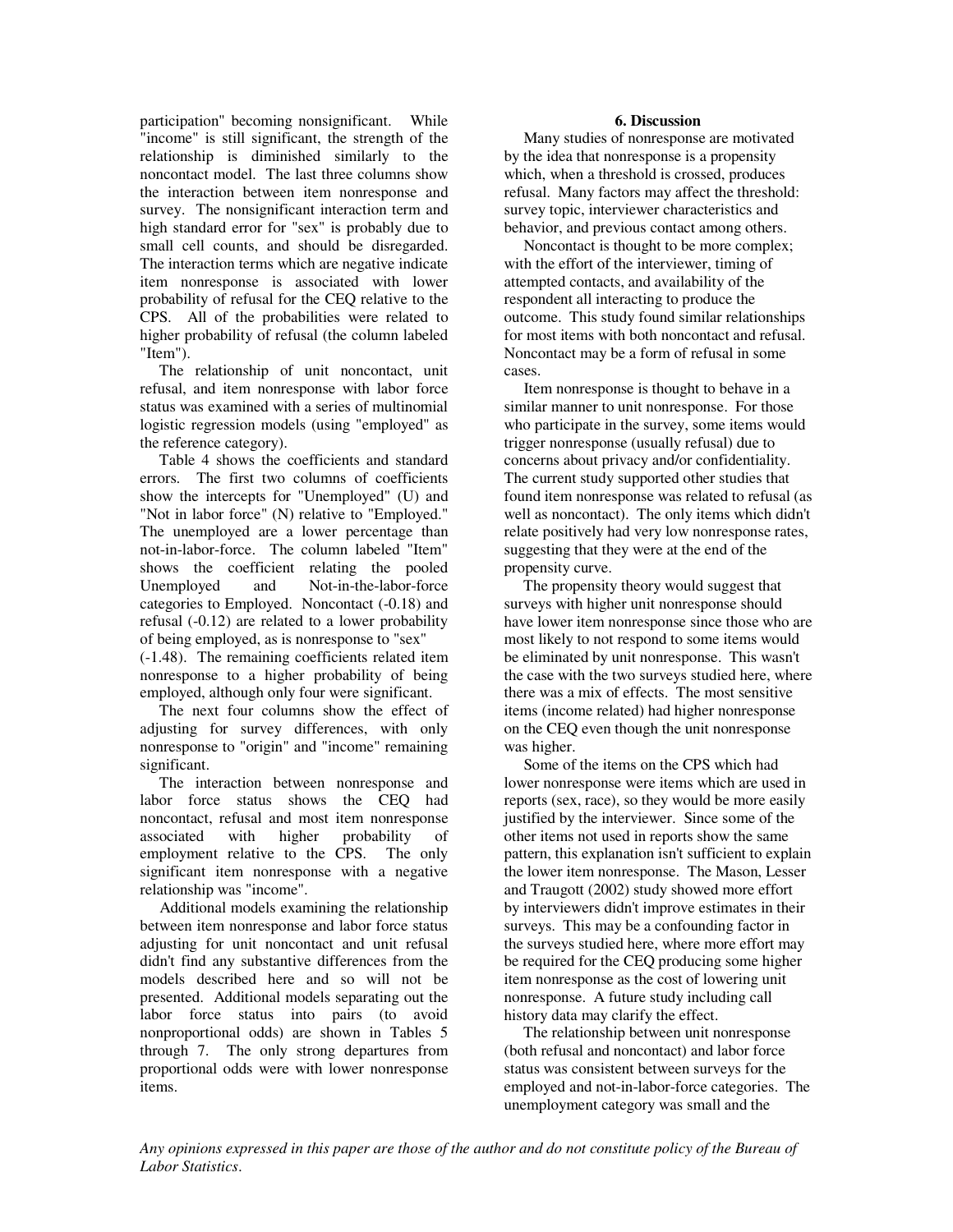effects very small. The surveys were consistent in the overall relationship between income nonresponse (and most of the other nonresponse items), and labor force status, but not for nonresponse on "armed forces participation," birth date, or race. The relation of the item nonresponse to labor force status was usually opposite the unit nonresponse. This was also seen in Dixon (2003).

### **7. Limitations and Future Research**

 This study used 85 logistic models to examine the relationships between item nonresponse, unit

#### **References:**

- Borgers, N. and Hox, J., "Item Nonresponse in Questionnaire Research With Children", Journal of Official Statistics, Volume 17.2, 2001, pp. 321-335.
- Dahlhamer, J., Dixon, J., Doyle, P., Eargle, J., Griffin, D., and McGovern, P., "Quality at the Item Level: Terms, Methods, and Guidelines for Cross-Survey Comparisons", Paper presented at the Federal Conference on Statistical Methodology, December 16, 2003, Washington, D.C.
- Dixon, J., "Relationship Between Household Nonresponse, Demographics, and Unemployment Rate in the Current Population Survey", Paper presented at the Joint Statistical Meetings, Atlanta, Georgia, 2001.
- Dixon, J., "The Effects of Item and Unit Nonresponse on Estimates of Labor Force Participation", Paper presented at the Joint Statistical Meetings, N.Y., N.Y., 2002.
- Dolton, P., Lindeboom, M., and Van den Berg, G.J., "Survey attrition: A taxonomy and the search for valid instruments to correct for biases", in Statistical Policy Working Paper 30, 1999 Federal Committee on Statistical Methodology Research Conference.
- Serfling, O., "The Interaction Between Unit and Item Nonresponse in View of the Reverse Cooperation Continuum", Paper presented at the Workshop on Item Nonresponse and Data Quality in Large Social Surveys, Basel, Switzerland, October 2003.
- Tucker, C., and Dixon, J., "Predicting Interviewer Nonresponse Rates from

nonresponse, and labor force status. While most of the models were variations of nested models, there is a problem with choosing an appropriate confidence region.

 The CPS is a complex sample (stratified and clustered) and the CEQ is a stratified sample. While the design effect is small for both surveys, correct standard errors should be considered in future research (at least for comparison). The standard errors would increase by less than 10 percent in the variables studied here. The difference between item refusal and "don't know" should be explored.

- Fletcher, J., and Schmidt, D., "Measuring Response Bias in Survey Research: An Analysis of Age Characteristics of Early Respondents and Resistors", Paper presented at AAPOR, 2001.
- Groves, R., and Couper, M., Nonresponse in Household Interview Surveys, Wiley, New York, 1998.
- Loosveldt, G., Pickery, J., and Billet, J., "Item non-response as a predictor of unit non-response in a panel survey", Paper presented at the International Conference on Survey Non-response, Portland, Oregon, October 28-31, 1999.
- Mason, R., Lesser, V., and Traugott, M., "Effect of Item Nonresponse on Nonresponse Error and Inference, In Groves, R., Dillman, D., Eltinge, J., and Little, R., Survey Nonresponse, Wiley, New York, pages 149-162, 2002.
- Murata, T., and Gwartney, P., "Question Salience, Question Difficulty and Item Nonresponse in Survey Research", Paper presented at the International Conference on Survey Non-response, Portland, Oregon, October 28-31, 1999.

Household and Regional Characteristics", Paper presented at AAPOR, 2000.

• Tucker, C., and Kojetin, B., "The Impact of Nonresponse on the Unemployment Rate in the Current Population Survey", Paper presented at the International Workshop on Household Survey Nonresponse, 1997.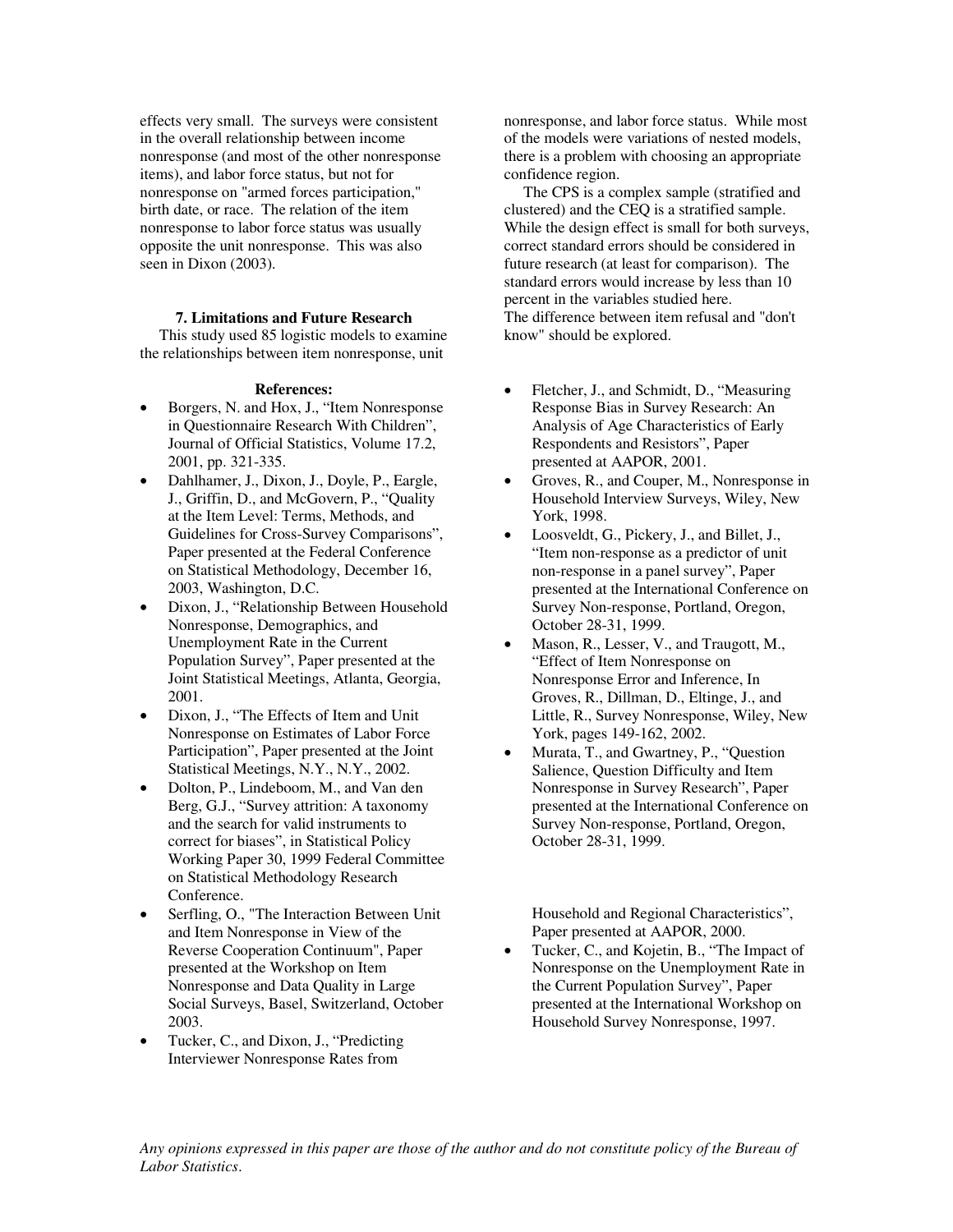# **Appendix:**

Table 1: Noncontact and Refusal, and Item Nonresponse

|            |        | survey     |
|------------|--------|------------|
|            | CEQ    | <b>CPS</b> |
| noncontact | .07572 | .05894     |
| re fuse.   | 16901  | .02975     |
| armforce   | .00059 | .00441     |
| birthdate  | 02332  | .02091     |
| education  | .00281 | .01638     |
| sex        | .00640 | .00007     |
| marital    | .02010 | .00561     |
| origin     | .01507 | .01639     |
| race       | 00933  | .00299     |
| income     | 19850  | 14241      |
| phone      | 02368  | .00500     |

## Table 2: Logistic regressions for Noncontact (standard errors are show in parentheses)

| Item                  | Single     | With Survey |           | Interaction  |              |               |  |
|-----------------------|------------|-------------|-----------|--------------|--------------|---------------|--|
| nonresponse           |            |             |           |              |              |               |  |
|                       |            | Survey      | Item      | Survey       | Item         | Survey*Item   |  |
| Armed force           | 0.65(.10)  | .136(.04)   | .758(.63) | .138(.01)    | $-4.1(16.3)$ | $-5.1(16.3)$  |  |
| Birth date            | 0.44(.04)  | .134(.06)   | .436(.33) | .144(.01)    | .448(.04)    | $-0.34(0.04)$ |  |
| Education             | 0.26(.06)  | .137(.07)   | .360(.64) | .142(.01)    | $-1.4(.39)$  | $-1.93(.39)$  |  |
| <b>Sex</b>            | 0.77(.08)  | .132(.002)  | .653(.03) | .132(.01)    | .471(.52)    | 0.18(.52)     |  |
| <b>Marital Status</b> | 0.38(.05)  | .132(.06)   | .305(.42) | .138(.01)    | .542(.05)    | $-0.48(.05)$  |  |
| Origin                | 0.41(.04)  | .135(.003)  | .414(.02) | .134(.01)    | .413(.04)    | 0.19(.04)     |  |
| Race                  | 0.78(.06)  | .131(.005)  | .715(.04) | .132(.01)    | .744(.07)    | $-0.05(.07)$  |  |
| Income                | 0.81(0.01) | .108(.20)   | .792(.43) | $-0.01(.01)$ | .666(.02)    | 0.46(.02)     |  |
| Telephone             | 0.60(.04)  | .129(.03)   | .515(.19) | .132(.01)    | .672(.05)    | $-0.24(.05)$  |  |

| Table 3: Logistic regressions for Refusal (standard errors are show in parentheses) |  |  |
|-------------------------------------------------------------------------------------|--|--|
|-------------------------------------------------------------------------------------|--|--|

| noncontact                                                                                                                   | CEQ<br>.07572              | CPS<br>.05894              |                        |                           |                            |                              |
|------------------------------------------------------------------------------------------------------------------------------|----------------------------|----------------------------|------------------------|---------------------------|----------------------------|------------------------------|
| refuse<br>armforce                                                                                                           | .16901<br>.00059           | $-02975$<br>.00441         |                        |                           |                            |                              |
| birthdate<br>education<br>sex                                                                                                | .02332<br>.00281<br>.00640 | .02091<br>.01638<br>.00007 |                        |                           |                            |                              |
| marital<br>origin<br>race                                                                                                    | .02010<br>.01507<br>.00933 | .00561<br>.01639<br>.00299 |                        |                           |                            |                              |
| income<br>phone                                                                                                              | .19850<br>.02368           | .14241<br>.00500           |                        |                           |                            |                              |
| Table 2: Logistic regressions for Noncontact (standard errors are show in parentheses)                                       |                            |                            |                        |                           |                            |                              |
| Item<br>nonresponse                                                                                                          | Single                     | With Survey                |                        | Interaction               |                            |                              |
| Armed force                                                                                                                  | 0.65(.10)                  | Survey<br>.136(.04)        | Item<br>.758(.63)      | Survey<br>.138(.01)       | Item<br>$-4.1(16.3)$       | Survey*Item<br>$-5.1(16.3)$  |
| Birth date<br>Education                                                                                                      | 0.44(.04)<br>0.26(.06)     | .134(.06)<br>.137(.07)     | .436(.33)<br>.360(.64) | .144(.01)<br>.142(.01)    | .448(.04)<br>$-1.4(.39)$   | $-0.34(.04)$<br>$-1.93(.39)$ |
| Sex<br><b>Marital Status</b>                                                                                                 | 0.77(.08)<br>0.38(.05)     | .132(.002)<br>.132(.06)    | .653(.03)<br>.305(.42) | .132(.01)<br>.138(.01)    | .471(.52)<br>.542(.05)     | 0.18(.52)<br>$-0.48(.05)$    |
| Origin<br>Race                                                                                                               | 0.41(.04)<br>0.78(.06)     | .135(.003)<br>.131(.005)   | .414(.02)<br>.715(.04) | .134(.01)<br>.132(.01)    | .413(.04)<br>.744(.07)     | 0.19(.04)<br>$-0.05(.07)$    |
| Income<br>Telephone                                                                                                          | 0.81(.01)<br>0.60(.04)     | .108(.20)<br>.129(.03)     | .792(.43)<br>.515(.19) | $-0.01(.01)$<br>.132(.01) | .666(.02)<br>.672(.05)     | 0.46(.02)<br>$-0.24(.05)$    |
| Table 3: Logistic regressions for Refusal (standard errors are show in parentheses)                                          |                            |                            |                        |                           |                            |                              |
| Item                                                                                                                         | Single                     | With Survey                |                        | Interaction               |                            |                              |
| nonresponse                                                                                                                  |                            | Survey                     | Item                   | Survey                    | Item                       | Survey*Item                  |
| Armed force<br>Birth date                                                                                                    | 0.29(.10)<br>0.84(.03)     | .950(.06)<br>.950(.06)     | 1.20(.80)<br>.857(.25) | .954(.01)<br>.961(.01)    | .56(.15)<br>1.01(.03)      | $-1.0(0.15)$<br>$-0.29(.03)$ |
| Education<br>Sex                                                                                                             | $-0.20(.06)$<br>1.95(.06)  | .951(.10)<br>.940(.012)    | .583(.83)<br>1.36(.10) | .963(.01)<br>.940(.01)    | 0.14(.08)<br>$-2.30(15.0)$ | $-0.98(.08)$<br>3.62(15.0)   |
| <b>Marital Status</b><br>Origin                                                                                              | 1.08(.03)<br>1.05(.03)     | .940(.04)<br>.950(.03)     | .725(.18)<br>1.19(.11) | .944(.01)<br>.946(.01)    | .970(.05)<br>1.12(.04)     | $-0.30(.05)$<br>0.132(.04)   |
| Race<br>Income                                                                                                               | 2.00(.04)<br>1.55(.01)     | .940(.03)<br>.928(.22)     | 1.77(.15)<br>1.50(.35) | .937(.01)<br>.773(.01)    | 1.59(.07)<br>1.18(.02)     | 0.240(.07)<br>0.48(.02)      |
| Telephone                                                                                                                    | 1.20(.03)                  | .937(.04)                  | .798(.19)              | .942(.01)                 | 1.09(.05)                  | $-0.34(.05)$                 |
| Any opinions expressed in this paper are those of the author and do not constitute policy of the Bureau<br>Labor Statistics. |                            |                            |                        |                           |                            |                              |
|                                                                                                                              |                            |                            |                        |                           |                            |                              |
|                                                                                                                              |                            |                            |                        |                           |                            |                              |
|                                                                                                                              |                            |                            |                        |                           |                            |                              |
|                                                                                                                              |                            |                            |                        |                           |                            |                              |
|                                                                                                                              |                            |                            |                        |                           |                            |                              |
|                                                                                                                              |                            |                            |                        |                           |                            |                              |
|                                                                                                                              |                            |                            |                        |                           |                            |                              |
|                                                                                                                              |                            |                            |                        |                           |                            |                              |
|                                                                                                                              |                            |                            |                        |                           |                            |                              |
|                                                                                                                              |                            |                            |                        |                           |                            |                              |
|                                                                                                                              |                            |                            |                        |                           |                            |                              |
|                                                                                                                              |                            |                            |                        |                           |                            |                              |
|                                                                                                                              |                            |                            |                        |                           |                            |                              |
|                                                                                                                              |                            |                            |                        |                           |                            |                              |
|                                                                                                                              |                            |                            |                        |                           |                            |                              |
|                                                                                                                              |                            |                            |                        |                           |                            |                              |
|                                                                                                                              |                            |                            |                        |                           |                            |                              |
|                                                                                                                              |                            |                            |                        |                           |                            |                              |
|                                                                                                                              |                            |                            |                        |                           |                            |                              |
|                                                                                                                              |                            |                            |                        |                           |                            |                              |
|                                                                                                                              |                            |                            |                        |                           |                            |                              |
|                                                                                                                              |                            |                            |                        |                           |                            |                              |
|                                                                                                                              |                            |                            |                        |                           |                            |                              |
|                                                                                                                              |                            |                            |                        |                           |                            |                              |
|                                                                                                                              |                            |                            |                        |                           |                            |                              |
|                                                                                                                              |                            |                            |                        |                           |                            |                              |
|                                                                                                                              |                            |                            |                        |                           |                            |                              |
|                                                                                                                              |                            |                            |                        |                           |                            |                              |
|                                                                                                                              |                            |                            |                        |                           |                            |                              |
|                                                                                                                              |                            |                            |                        |                           |                            |                              |
|                                                                                                                              |                            |                            |                        |                           |                            |                              |
|                                                                                                                              |                            |                            |                        |                           |                            |                              |
|                                                                                                                              |                            |                            |                        |                           |                            |                              |
|                                                                                                                              |                            |                            |                        |                           |                            |                              |
|                                                                                                                              |                            |                            |                        |                           |                            |                              |
|                                                                                                                              |                            |                            |                        |                           |                            |                              |
|                                                                                                                              |                            |                            |                        |                           |                            |                              |
|                                                                                                                              |                            |                            |                        |                           |                            |                              |
|                                                                                                                              |                            |                            |                        |                           |                            |                              |
|                                                                                                                              |                            |                            |                        |                           |                            |                              |
|                                                                                                                              |                            |                            |                        |                           |                            |                              |
|                                                                                                                              |                            |                            |                        |                           |                            |                              |
|                                                                                                                              |                            |                            |                        |                           |                            |                              |
|                                                                                                                              |                            |                            |                        |                           |                            |                              |
|                                                                                                                              |                            |                            |                        |                           |                            |                              |
|                                                                                                                              |                            |                            |                        |                           |                            |                              |
|                                                                                                                              |                            |                            |                        |                           |                            |                              |
|                                                                                                                              |                            |                            |                        |                           |                            |                              |
|                                                                                                                              |                            |                            |                        |                           |                            |                              |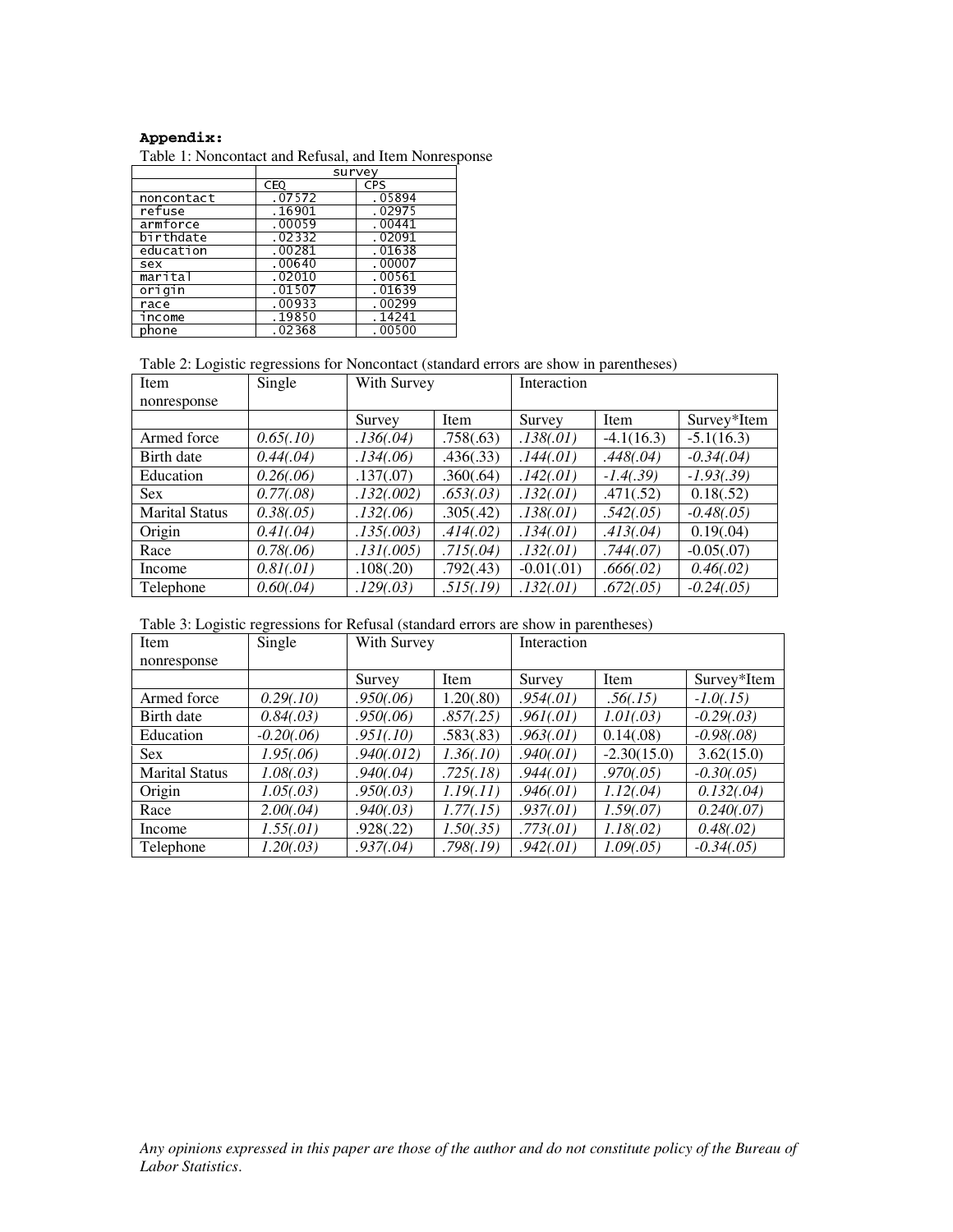| Item<br>nonresponse   | Single        |                |               |               | With Survey   |               |               |  |  |
|-----------------------|---------------|----------------|---------------|---------------|---------------|---------------|---------------|--|--|
|                       | U             | N              | Item          | $\mathbf{U}$  | N             | Survey        | Item          |  |  |
| Noncontact            | $-3.65(.05)$  | $-0.64(0.02)$  | $-0.18(0.07)$ | $-3.66(.06)$  | $-0.64(.02)$  | $-0.04(0.02)$ | $-0.17(.08)$  |  |  |
| Refusal               | $-3.65(.03)$  | $-0.64(01)$    | $-0.12(0.03)$ | $-3.66(0.06)$ | $-0.65(.02)$  | $-0.10(.07)$  | $-0.03(.02)$  |  |  |
| Armed force           | $-3.66(.03)$  | $-0.64(01)$    | 0.24(0.21)    | $-3.67(.03)$  | $-0.66(.01)$  | $-0.04(01)$   | 0.21(.16)     |  |  |
| Birth date            | $-3.66(.06)$  | $-0.65(.02)$   | 0.23(.17)     | $-3.67(.03)$  | $-0.66(.01)$  | $-0.04(.01)$  | 0.20(.09)     |  |  |
| Education             | $-3.67(0.12)$ | $-0.65(.04)$   | 0.59(.38)     | $-3.67(.06)$  | $-0.66(0.02)$ | $-0.03(.02)$  | 0.56(0.19)    |  |  |
| <b>Sex</b>            | $-3.66(.01)$  | $-0.65(.002)$  | $-1.48(.36)$  | $-3.67(.02)$  | $-0.65(.01)$  | $-0.04(.01)$  | $-1.46(1.06)$ |  |  |
| <b>Marital Status</b> | $-3.66(01)$   | $-0.65(0.003)$ | 0.22(0.05)    | $-3.67(.03)$  | $-0.65(.01)$  | $-0.04(01)$   | 0.19(.15)     |  |  |
| Origin                | $-3.66(.03)$  | $-0.65(.01)$   | 0.24(.11)     | $-3.67(0.03)$ | $-0.66(.01)$  | $-0.04(01)$   | 0.21(0.09)    |  |  |
| Race                  | $-3.66(.01)$  | $-0.65(.002)$  | 0.09(.04)     | $-3.67(.03)$  | $-0.65(.01)$  | $-0.04(.01)$  | 0.06(.22)     |  |  |
| Income                | $-3.72(0.18)$ | $-0.70(0.06)$  | 0.31(.15)     | $-3.73(0.14)$ | $-0.71(0.05)$ | $-0.05(.04)$  | 0.32(.11)     |  |  |
| Telephone             | $-3.66(.02)$  | $-0.65(.01)$   | 0.07(.06)     | $-3.67(.02)$  | $-0.66(.01)$  | $-0.04(01)$   | 0.10(.05)     |  |  |

| Item                                                                                                                       | Single                       |                                                                          |                                |                                | With Survey                  |                              |             |
|----------------------------------------------------------------------------------------------------------------------------|------------------------------|--------------------------------------------------------------------------|--------------------------------|--------------------------------|------------------------------|------------------------------|-------------|
| nonresponse                                                                                                                | U                            | N                                                                        | Item                           | U                              |                              | $\mathbf N$                  | S           |
| Noncontact<br>Refusal                                                                                                      | $-3.65(.05)$                 | $-0.64(.02)$                                                             | $-0.18(.07)$                   |                                | $-3.66(.06)$                 | $-0.64(.02)$                 | $-$ (       |
| Armed force                                                                                                                | $-3.65(.03)$<br>$-3.66(.03)$ | $-0.64(.01)$<br>$-0.64(.01)$                                             | $-0.12(.03)$<br>0.24(.21)      |                                | $-3.66(.06)$<br>$-3.67(.03)$ | $-0.65(.02)$<br>$-0.66(.01)$ | $-$<br>$-$  |
| Birth date<br>Education                                                                                                    | $-3.66(.06)$<br>$-3.67(.12)$ | $-0.65(.02)$<br>$-0.65(.04)$                                             | 0.23(.17)<br>0.59(.38)         |                                | $-3.67(.03)$<br>$-3.67(.06)$ | $-0.66(.01)$<br>$-0.66(.02)$ | $-$<br>$ ($ |
| <b>Sex</b>                                                                                                                 | $-3.66(.01)$                 | $-0.65(.002)$                                                            | $-1.48(.36)$                   |                                | $-3.67(.02)$                 | $-0.65(.01)$                 | $-$         |
| <b>Marital Status</b><br>Origin                                                                                            | $-3.66(.01)$<br>$-3.66(.03)$ | $-0.65(.003)$<br>$-0.65(.01)$                                            | 0.22(.05)<br>0.24(.11)         |                                | $-3.67(.03)$<br>$-3.67(.03)$ | $-0.65(.01)$<br>$-0.66(.01)$ | $-$<br>$-$  |
| Race                                                                                                                       | $-3.66(.01)$                 | $-0.65(.002)$                                                            | 0.09(.04)                      |                                | $-3.67(.03)$                 | $-0.65(.01)$                 | $-$ (       |
| Income<br>Telephone                                                                                                        | $-3.72(.18)$<br>$-3.66(.02)$ | $-0.70(.06)$<br>$-0.65(.01)$                                             | 0.31(.15)<br>0.07(.06)         |                                | $-3.73(.14)$<br>$-3.67(.02)$ | $-0.71(.05)$<br>$-0.66(.01)$ | $ ($<br>$-$ |
|                                                                                                                            |                              |                                                                          |                                |                                |                              |                              |             |
| Item                                                                                                                       | Interaction                  |                                                                          |                                |                                |                              |                              |             |
| nonresponse                                                                                                                | U                            | $\mathbf N$                                                              | Survey                         | Item                           |                              | $S^*I$                       |             |
| Noncontact                                                                                                                 | $-3.65(.05)$                 | $-0.65(.004)$                                                            | $-0.04(.004)$                  | $-0.18(.02)$                   |                              | 0.13(.02)                    |             |
| Refusal<br>Armed force                                                                                                     | $-3.65(.05)$<br>$-3.67(.01)$ | $-0.65(.012)$<br>$-0.65(.004)$                                           | $-0.04(.012)$<br>$-0.04(.004)$ | $-0.20(.06)$<br>$-3.70(12.48)$ |                              | 0.17(.06)<br>$-3.93(12.48)$  |             |
| Birth date<br>Education                                                                                                    | $-3.67(.01)$<br>$-3.67(.01)$ | $-0.66(.004)$<br>$-0.66(.004)$                                           | $-0.04(.004)$<br>$-0.03(.004)$ | 0.08(.09)<br>0.40(.22)         |                              | $-0.13(.09)$<br>$-0.16(.22)$ |             |
| Sex                                                                                                                        | $-3.67(.01)$                 | $-0.56(.004)$                                                            | $-0.04(.004)$                  | $-4.56(16.27)$                 |                              | $-4.06(16.27)$               |             |
| <b>Marital Status</b><br>Origin                                                                                            | $-3.67(.01)$<br>$-3.67(.01)$ | $-0.66(.004)$<br>$-0.66(.004)$                                           | $-0.04(.004)$<br>$-0.04(.004)$ | 0.70(.18)<br>0.61(.17)         |                              | 0.55(.18)<br>0.41(.17)       |             |
| Race                                                                                                                       | $-3.67(.01)$                 | $-0.66(.004)$                                                            | $-0.04(.004)$                  | 0.76(.22)                      |                              | 0.78(.22)                    |             |
| Income<br>Telephone                                                                                                        | $-3.73(01)$<br>$-3.67(.01)$  | $-0.71(0.004)$<br>$-0.66(.004)$                                          | $-0.03(.004)$<br>$-0.04(.004)$ | 0.31(.01)<br>0.14(.04)         |                              | $-0.14(.01)$<br>$-0.07(.04)$ |             |
|                                                                                                                            |                              | Table 5: Unemployed Labor force status (Using Employed as the reference) |                                |                                |                              |                              |             |
| Item                                                                                                                       | Single                       |                                                                          | With Survey                    |                                |                              |                              |             |
| nonresponse                                                                                                                | $\mathbf{U}$                 | Item                                                                     | $\mathbf U$                    | Survey                         | Item                         |                              |             |
| Noncontact                                                                                                                 | $-3.26(.01)$                 | $-0.04(.05)$                                                             | $-3.27(.01)$                   | $-0.03(.01)$                   |                              | $-0.03(.04)$                 |             |
| Refusal<br>Armed force                                                                                                     | $-3.26(.01)$<br>$-3.26(.01)$ | $-0.07(.04)$<br>$-0.34(.29)$                                             | $-3.26(.01)$<br>$-3.27(.03)$   | $-0.03(.01)$<br>$-0.03(.01)$   |                              | $-0.05(.01)$<br>$-0.36(.17)$ |             |
| Birth date<br>Education                                                                                                    | $-3.26(.01)$<br>$-3.26(.01)$ | $-0.20(.12)$<br>$-0.40(0.17)$                                            | $-3.27(.03)$<br>$-3.27(.01)$   | $-0.03(.01)$<br>$-0.03(.01)$   |                              | $-0.23(.09)$<br>$-0.43(.13)$ |             |
| Sex                                                                                                                        | $-3.26(.01)$                 | $-8.06(70.)$                                                             | $-3.27(.01)$                   | $-0.03(.01)$                   |                              | $-8.04(1.41)$                |             |
| <b>Marital Status</b><br>Origin                                                                                            | $-3.26(.01)$<br>$-3.26(.01)$ | 0.17(.20)<br>0.02(.12)                                                   | $-3.27(.01)$<br>$-3.27(.01)$   | $-0.03(.01)$<br>$-0.03(.01)$   |                              | 0.15(.18)<br>$-0.01(.12)$    |             |
| Race                                                                                                                       | $-3.26(.01)$                 | 0.02(.28)                                                                | $-3.27(.01)$                   | $-0.03(.01)$                   |                              | 0.01(.17)                    |             |
| Income<br>Telephone                                                                                                        | $-3.26(.01)$<br>$-3.27(.01)$ | 0.003(.03)<br>0.24(.10)                                                  | $-3.27(.04)$<br>$-3.27(.01)$   | $-0.03(.04)$<br>$-0.03(.01)$   |                              | 0.01(.11)<br>0.27(.01)       |             |
|                                                                                                                            |                              |                                                                          |                                |                                |                              |                              |             |
|                                                                                                                            |                              |                                                                          |                                |                                |                              |                              |             |
|                                                                                                                            |                              |                                                                          |                                |                                |                              |                              |             |
|                                                                                                                            |                              |                                                                          |                                |                                |                              |                              |             |
|                                                                                                                            |                              |                                                                          |                                |                                |                              |                              |             |
| Any opinions expressed in this paper are those of the author and do not constitute policy of the Bure<br>Labor Statistics. |                              |                                                                          |                                |                                |                              |                              |             |
|                                                                                                                            |                              |                                                                          |                                |                                |                              |                              |             |
|                                                                                                                            |                              |                                                                          |                                |                                |                              |                              |             |
|                                                                                                                            |                              |                                                                          |                                |                                |                              |                              |             |
|                                                                                                                            |                              |                                                                          |                                |                                |                              |                              |             |
|                                                                                                                            |                              |                                                                          |                                |                                |                              |                              |             |
|                                                                                                                            |                              |                                                                          |                                |                                |                              |                              |             |
|                                                                                                                            |                              |                                                                          |                                |                                |                              |                              |             |
|                                                                                                                            |                              |                                                                          |                                |                                |                              |                              |             |
|                                                                                                                            |                              |                                                                          |                                |                                |                              |                              |             |
|                                                                                                                            |                              |                                                                          |                                |                                |                              |                              |             |
|                                                                                                                            |                              |                                                                          |                                |                                |                              |                              |             |
|                                                                                                                            |                              |                                                                          |                                |                                |                              |                              |             |
|                                                                                                                            |                              |                                                                          |                                |                                |                              |                              |             |
|                                                                                                                            |                              |                                                                          |                                |                                |                              |                              |             |
|                                                                                                                            |                              |                                                                          |                                |                                |                              |                              |             |
|                                                                                                                            |                              |                                                                          |                                |                                |                              |                              |             |
|                                                                                                                            |                              |                                                                          |                                |                                |                              |                              |             |
|                                                                                                                            |                              |                                                                          |                                |                                |                              |                              |             |
|                                                                                                                            |                              |                                                                          |                                |                                |                              |                              |             |
|                                                                                                                            |                              |                                                                          |                                |                                |                              |                              |             |
|                                                                                                                            |                              |                                                                          |                                |                                |                              |                              |             |
|                                                                                                                            |                              |                                                                          |                                |                                |                              |                              |             |
|                                                                                                                            |                              |                                                                          |                                |                                |                              |                              |             |
|                                                                                                                            |                              |                                                                          |                                |                                |                              |                              |             |
|                                                                                                                            |                              |                                                                          |                                |                                |                              |                              |             |
|                                                                                                                            |                              |                                                                          |                                |                                |                              |                              |             |
|                                                                                                                            |                              |                                                                          |                                |                                |                              |                              |             |
|                                                                                                                            |                              |                                                                          |                                |                                |                              |                              |             |
|                                                                                                                            |                              |                                                                          |                                |                                |                              |                              |             |
|                                                                                                                            |                              |                                                                          |                                |                                |                              |                              |             |
|                                                                                                                            |                              |                                                                          |                                |                                |                              |                              |             |
|                                                                                                                            |                              |                                                                          |                                |                                |                              |                              |             |
|                                                                                                                            |                              |                                                                          |                                |                                |                              |                              |             |
|                                                                                                                            |                              |                                                                          |                                |                                |                              |                              |             |
|                                                                                                                            |                              |                                                                          |                                |                                |                              |                              |             |
|                                                                                                                            |                              |                                                                          |                                |                                |                              |                              |             |
|                                                                                                                            |                              |                                                                          |                                |                                |                              |                              |             |
|                                                                                                                            |                              |                                                                          |                                |                                |                              |                              |             |
|                                                                                                                            |                              |                                                                          |                                |                                |                              |                              |             |
|                                                                                                                            |                              |                                                                          |                                |                                |                              |                              |             |
|                                                                                                                            |                              |                                                                          |                                |                                |                              |                              |             |
|                                                                                                                            |                              |                                                                          |                                |                                |                              |                              |             |
|                                                                                                                            |                              |                                                                          |                                |                                |                              |                              |             |
|                                                                                                                            |                              |                                                                          |                                |                                |                              |                              |             |
|                                                                                                                            |                              |                                                                          |                                |                                |                              |                              |             |
|                                                                                                                            |                              |                                                                          |                                |                                |                              |                              |             |
|                                                                                                                            |                              |                                                                          |                                |                                |                              |                              |             |
|                                                                                                                            |                              |                                                                          |                                |                                |                              |                              |             |
|                                                                                                                            |                              |                                                                          |                                |                                |                              |                              |             |

Table 5: Unemployed Labor force status (Using Employed as the reference)

| Single<br>Item<br>nonresponse                                                                                       |                                              | With Survey                               |                                              |                                              |                                            |
|---------------------------------------------------------------------------------------------------------------------|----------------------------------------------|-------------------------------------------|----------------------------------------------|----------------------------------------------|--------------------------------------------|
| Noncontact<br>Refusal                                                                                               | $\mathbf U$<br>$-3.26(.01)$<br>$-3.26(.01)$  | Item<br>$-0.04(.05)$<br>$-0.07(.04)$      | $\mathbf U$<br>$-3.27(.01)$<br>$-3.26(.01)$  | Survey<br>$-0.03(.01)$<br>$-0.03(.01)$       | Item<br>$-0.03(.04)$<br>$-0.05(.01)$       |
| Armed force<br>Birth date                                                                                           | $-3.26(.01)$<br>$-3.26(.01)$                 | $-0.34(.29)$<br>$-0.20(.12)$              | $-3.27(.03)$<br>$-3.27(.03)$                 | $-0.03(.01)$<br>$-0.03(.01)$                 | $-0.36(0.17)$<br>$-0.23(.09)$              |
| Education<br>Sex<br><b>Marital Status</b>                                                                           | $-3.26(.01)$<br>$-3.26(.01)$<br>$-3.26(.01)$ | $-0.40(.17)$<br>$-8.06(70.)$<br>0.17(.20) | $-3.27(.01)$<br>$-3.27(.01)$<br>$-3.27(.01)$ | $-0.03(.01)$<br>$-0.03(.01)$<br>$-0.03(.01)$ | $-0.43(.13)$<br>$-8.04(1.41)$<br>0.15(.18) |
| Origin<br>Race                                                                                                      | $-3.26(.01)$<br>$-3.26(.01)$                 | 0.02(.12)<br>0.02(.28)                    | $-3.27(.01)$<br>$-3.27(.01)$                 | $-0.03(.01)$<br>$-0.03(.01)$                 | $-0.01(.12)$<br>0.01(.17)                  |
| Income<br>Telephone                                                                                                 | $-3.26(.01)$<br>$-3.27(.01)$                 | 0.003(.03)<br>0.24(.10)                   | $-3.27(.04)$<br>$-3.27(.01)$                 | $-0.03(.04)$<br>$-0.03(.01)$                 | 0.01(.11)<br>0.27(.01)                     |
| Any opinions expressed in this paper are those of the author and do not constitute policy of t<br>Labor Statistics. |                                              |                                           |                                              |                                              |                                            |
|                                                                                                                     |                                              |                                           |                                              |                                              |                                            |
|                                                                                                                     |                                              |                                           |                                              |                                              |                                            |
|                                                                                                                     |                                              |                                           |                                              |                                              |                                            |
|                                                                                                                     |                                              |                                           |                                              |                                              |                                            |
|                                                                                                                     |                                              |                                           |                                              |                                              |                                            |
|                                                                                                                     |                                              |                                           |                                              |                                              |                                            |
|                                                                                                                     |                                              |                                           |                                              |                                              |                                            |
|                                                                                                                     |                                              |                                           |                                              |                                              |                                            |
|                                                                                                                     |                                              |                                           |                                              |                                              |                                            |
|                                                                                                                     |                                              |                                           |                                              |                                              |                                            |
|                                                                                                                     |                                              |                                           |                                              |                                              |                                            |
|                                                                                                                     |                                              |                                           |                                              |                                              |                                            |
|                                                                                                                     |                                              |                                           |                                              |                                              |                                            |
|                                                                                                                     |                                              |                                           |                                              |                                              |                                            |
|                                                                                                                     |                                              |                                           |                                              |                                              |                                            |
|                                                                                                                     |                                              |                                           |                                              |                                              |                                            |
|                                                                                                                     |                                              |                                           |                                              |                                              |                                            |
|                                                                                                                     |                                              |                                           |                                              |                                              |                                            |
|                                                                                                                     |                                              |                                           |                                              |                                              |                                            |
|                                                                                                                     |                                              |                                           |                                              |                                              |                                            |
|                                                                                                                     |                                              |                                           |                                              |                                              |                                            |
|                                                                                                                     |                                              |                                           |                                              |                                              |                                            |
|                                                                                                                     |                                              |                                           |                                              |                                              |                                            |
|                                                                                                                     |                                              |                                           |                                              |                                              |                                            |
|                                                                                                                     |                                              |                                           |                                              |                                              |                                            |
|                                                                                                                     |                                              |                                           |                                              |                                              |                                            |
|                                                                                                                     |                                              |                                           |                                              |                                              |                                            |
|                                                                                                                     |                                              |                                           |                                              |                                              |                                            |
|                                                                                                                     |                                              |                                           |                                              |                                              |                                            |
|                                                                                                                     |                                              |                                           |                                              |                                              |                                            |
|                                                                                                                     |                                              |                                           |                                              |                                              |                                            |
|                                                                                                                     |                                              |                                           |                                              |                                              |                                            |
|                                                                                                                     |                                              |                                           |                                              |                                              |                                            |
|                                                                                                                     |                                              |                                           |                                              |                                              |                                            |
|                                                                                                                     |                                              |                                           |                                              |                                              |                                            |
|                                                                                                                     |                                              |                                           |                                              |                                              |                                            |
|                                                                                                                     |                                              |                                           |                                              |                                              |                                            |
|                                                                                                                     |                                              |                                           |                                              |                                              |                                            |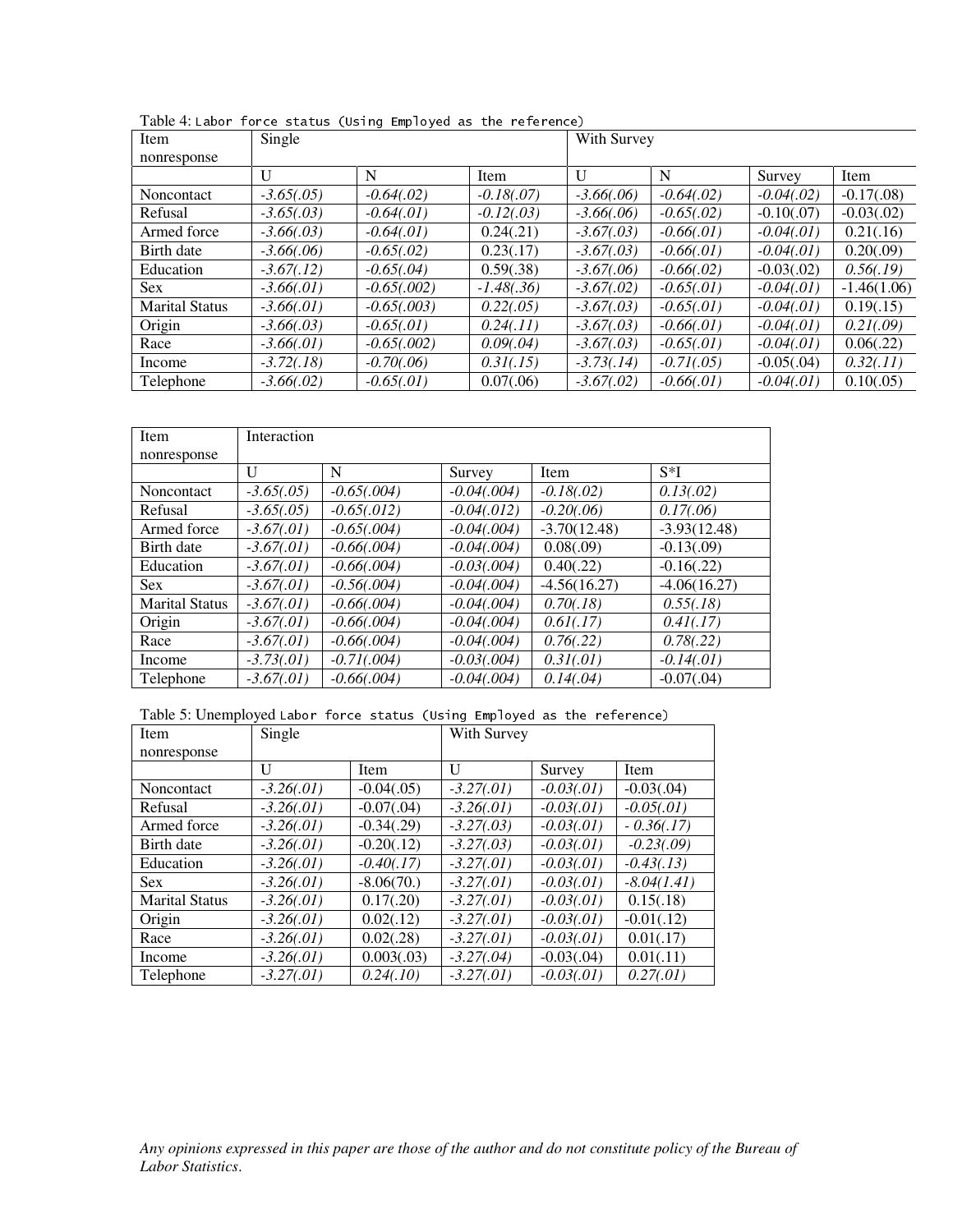| (table 5 continued)   |              |               |                |                |
|-----------------------|--------------|---------------|----------------|----------------|
| Item                  | Interaction  |               |                |                |
| nonresponse           |              |               |                |                |
|                       | U            | Survey        | <b>Item</b>    | $S*I$          |
| Noncontact            | $-3.27(01)$  | $-0.03(.012)$ | $-0.03(.05)$   | $-0.04(.05)$   |
| Refusal               | $-3.26(.01)$ | $-0.03(.013)$ | $-0.04(.05)$   | $-0.01(.05)$   |
| Armed force           | $-3.27(.01)$ | $-0.03(.012)$ | $-3.70(33.87)$ | $-3.34(33.87)$ |
| Birth date            | $-3.27(.01)$ | $-0.03(.012)$ | $-0.47(.39)$   | $-0.26(.39)$   |
| Education             | $-3.27(.01)$ | $-0.03(.012)$ | $-4.22(40.83)$ | $-3.80(40.83)$ |
| <b>Sex</b>            | $-3.27(.01)$ | $-0.03(.012)$ | $-8.05(73.45)$ | 0.03(73.45)    |
| <b>Marital Status</b> | $-3.27(.01)$ | $-0.03(.012)$ | $-3.43(28.09)$ | $-3.59(28.09)$ |
| Origin                | $-3.27(.01)$ | $-0.03(.012)$ | $-4.01(40.14)$ | $-4.01(40.14)$ |
| Race                  | $-3.27(.01)$ | $-0.03(.012)$ | $-3.51(40.19)$ | $-3.52(40.19)$ |
| Income                | $-3.28(.01)$ | $-0.05(.013)$ | 0.01(.03)      | 0.11(.03)      |
| Telephone             | $-3.27(01)$  | $-0.03(.012)$ | 0.24(.11)      | $-0.01(0.11)$  |

Table 6: Not in Labor force status (Using Employed as the reference)

| Item                  | Single       |               | With Survey  |              |               |  |
|-----------------------|--------------|---------------|--------------|--------------|---------------|--|
| nonresponse           |              |               |              |              |               |  |
|                       | N            | <b>Item</b>   | N            | Survey       | Item          |  |
| <b>Noncontact</b>     | $-0.71(01)$  | $-0.20(.02)$  | $-0.72(.04)$ | $-0.04(.04)$ | $-0.19(0.15)$ |  |
| Refusal               | $-0.71(01)$  | $-0.12(.01)$  | $-0.72(.01)$ | $-0.00(.04)$ | $-0.10(.15)$  |  |
| Armed force           | $-0.72(.01)$ | 0.31(.08)     | $-0.73(01)$  | $-0.04(.01)$ | $-0.28(0.19)$ |  |
| Birth date            | $-0.73(.01)$ | 0.27(.03)     | $-0.73(01)$  | $-0.04(01)$  | $-0.25(.05)$  |  |
| Education             | $-0.73(.01)$ | 0.70(.04)     | $-0.74(01)$  | $-0.04(.01)$ | 0.68(.03)     |  |
| <b>Sex</b>            | $-0.72(.01)$ | $-1.39(0.75)$ | $-0.73(01)$  | $-0.04(01)$  | $-1.38(1.4)$  |  |
| <b>Marital Status</b> | $-0.72(.01)$ | 0.23(.07)     | $-0.73(01)$  | $-0.04(.01)$ | 0.20(.25)     |  |
| Origin                | $-0.73(01)$  | 0.27(.03)     | $-0.73(.01)$ | $-0.04(.01)$ | 0.24(.12)     |  |
| Race                  | $-0.72(.01)$ | 0.11(.09)     | $-0.73(.02)$ | $-0.04(.02)$ | 0.07(.40)     |  |
| Income                | $-0.79(.01)$ | 0.35(.01)     | $-0.80(.07)$ | $-0.05(.07)$ | 0.37(.17)     |  |
| Telephone             | $-0.72(.01)$ | 0.05(.04)     | $-0.73(01)$  | $-0.04(.01)$ | 0.08(.07)     |  |

| Item<br>nonresponse                                                                                     | Single                       |                                |      | With Survey                  |                                |                       |
|---------------------------------------------------------------------------------------------------------|------------------------------|--------------------------------|------|------------------------------|--------------------------------|-----------------------|
| Noncontact                                                                                              | ${\bf N}$<br>$-0.71(01)$     | Item<br>$-0.20(.02)$           |      | $\mathbf N$<br>$-0.72(.04)$  | Survey<br>$-0.04(.04)$         | Iten<br>$-0.1$        |
| Refusal<br>Armed force                                                                                  | $-0.71(01)$<br>$-0.72(01)$   | $-0.12(.01)$<br>0.31(.08)      |      | $-0.72(.01)$<br>$-0.73(.01)$ | $-0.00(.04)$<br>$-0.04(.01)$   | $-0.1$<br>$-0.2$      |
| Birth date<br>Education                                                                                 | $-0.73(01)$<br>$-0.73(.01)$  | 0.27(.03)<br>0.70(.04)         |      | $-0.73(.01)$<br>$-0.74(.01)$ | $-0.04(.01)$<br>$-0.04(.01)$   | $-0.2$<br>0.6         |
| Sex<br><b>Marital Status</b>                                                                            | $-0.72(01)$<br>$-0.72(.01)$  | $-1.39(0.75)$<br>0.23(.07)     |      | $-0.73(.01)$<br>$-0.73(.01)$ | $-0.04(.01)$<br>$-0.04(.01)$   | $-1.3$<br>0.20        |
| Origin<br>Race                                                                                          | $-0.73(.01)$<br>$-0.72(01)$  | 0.27(.03)<br>0.11(.09)         |      | $-0.73(.01)$<br>$-0.73(.02)$ | $-0.04(.01)$<br>$-0.04(.02)$   | 0.24<br>$0.0^{\circ}$ |
| Income                                                                                                  | $-0.79(.01)$                 | 0.35(.01)                      |      | $-0.80(.07)$                 | $-0.05(.07)$                   | $0.3^{\circ}$         |
| Telephone                                                                                               | $-0.72(.01)$                 | 0.05(.04)                      |      | $-0.73(.01)$                 | $-0.04(.01)$                   | 0.0                   |
| Item<br>nonresponse                                                                                     | Interaction                  |                                |      |                              |                                |                       |
| Noncontact                                                                                              | ${\bf N}$<br>$-0.72(.01)$    | Survey<br>$-0.05(.004)$        | Item | $-0.20(.02)$                 | S*I<br>0.15(.02)               |                       |
| Refusal                                                                                                 | $-0.72(.01)$                 | $-0.04(.004)$                  |      | $-0.22(.02)$                 | 0.19(.02)                      |                       |
| Armed force<br>Birth date                                                                               | $-0.73(.01)$<br>$-0.73(.01)$ | $-0.04(.004)$<br>$-0.04(.004)$ |      | $-3.66(12.78)$<br>0.13(.09)  | $-3.95(12.78)$<br>$-0.12(.09)$ |                       |
| Education<br>Sex                                                                                        | $-0.74(01)$<br>$-0.73(.01)$  | $-0.04(.004)$<br>$-0.04(.004)$ |      | 0.52(.23)<br>$-4.51(16.67)$  | $-0.16(.23)$<br>$-4.10(16.67)$ |                       |
| <b>Marital Status</b><br>Origin                                                                         | $-0.73(.01)$<br>$-0.73(.01)$ | $-0.04(.004)$<br>$-0.04(.004)$ |      | $-0.86(.20)$<br>0.75(.18)    | $-0.70(.20)$<br>.53(.18)       |                       |
| Race<br>Income                                                                                          | $-0.73(.01)$<br>$-0.79(.01)$ | $-0.04(.004)$<br>$-0.02(.004)$ |      | 1.01(.27)<br>0.36(.01)       | 1.02(.27)<br>$-0.17(.01)$      |                       |
| Telephone                                                                                               | $-0.73(.01)$                 | $-0.04(.004)$                  |      | 0.13(.04)                    | $-0.08(.04)$                   |                       |
|                                                                                                         |                              |                                |      |                              |                                |                       |
|                                                                                                         |                              |                                |      |                              |                                |                       |
|                                                                                                         |                              |                                |      |                              |                                |                       |
|                                                                                                         |                              |                                |      |                              |                                |                       |
| Any opinions expressed in this paper are those of the author and do not constitute<br>Labor Statistics. |                              |                                |      |                              |                                |                       |
|                                                                                                         |                              |                                |      |                              |                                |                       |
|                                                                                                         |                              |                                |      |                              |                                |                       |
|                                                                                                         |                              |                                |      |                              |                                |                       |
|                                                                                                         |                              |                                |      |                              |                                |                       |
|                                                                                                         |                              |                                |      |                              |                                |                       |
|                                                                                                         |                              |                                |      |                              |                                |                       |
|                                                                                                         |                              |                                |      |                              |                                |                       |
|                                                                                                         |                              |                                |      |                              |                                |                       |
|                                                                                                         |                              |                                |      |                              |                                |                       |
|                                                                                                         |                              |                                |      |                              |                                |                       |
|                                                                                                         |                              |                                |      |                              |                                |                       |
|                                                                                                         |                              |                                |      |                              |                                |                       |
|                                                                                                         |                              |                                |      |                              |                                |                       |
|                                                                                                         |                              |                                |      |                              |                                |                       |
|                                                                                                         |                              |                                |      |                              |                                |                       |
|                                                                                                         |                              |                                |      |                              |                                |                       |
|                                                                                                         |                              |                                |      |                              |                                |                       |
|                                                                                                         |                              |                                |      |                              |                                |                       |
|                                                                                                         |                              |                                |      |                              |                                |                       |
|                                                                                                         |                              |                                |      |                              |                                |                       |
|                                                                                                         |                              |                                |      |                              |                                |                       |
|                                                                                                         |                              |                                |      |                              |                                |                       |
|                                                                                                         |                              |                                |      |                              |                                |                       |
|                                                                                                         |                              |                                |      |                              |                                |                       |
|                                                                                                         |                              |                                |      |                              |                                |                       |
|                                                                                                         |                              |                                |      |                              |                                |                       |
|                                                                                                         |                              |                                |      |                              |                                |                       |
|                                                                                                         |                              |                                |      |                              |                                |                       |
|                                                                                                         |                              |                                |      |                              |                                |                       |
|                                                                                                         |                              |                                |      |                              |                                |                       |
|                                                                                                         |                              |                                |      |                              |                                |                       |
|                                                                                                         |                              |                                |      |                              |                                |                       |
|                                                                                                         |                              |                                |      |                              |                                |                       |
|                                                                                                         |                              |                                |      |                              |                                |                       |
|                                                                                                         |                              |                                |      |                              |                                |                       |
|                                                                                                         |                              |                                |      |                              |                                |                       |
|                                                                                                         |                              |                                |      |                              |                                |                       |
|                                                                                                         |                              |                                |      |                              |                                |                       |
|                                                                                                         |                              |                                |      |                              |                                |                       |
|                                                                                                         |                              |                                |      |                              |                                |                       |
|                                                                                                         |                              |                                |      |                              |                                |                       |
|                                                                                                         |                              |                                |      |                              |                                |                       |
|                                                                                                         |                              |                                |      |                              |                                |                       |
|                                                                                                         |                              |                                |      |                              |                                |                       |
|                                                                                                         |                              |                                |      |                              |                                |                       |
|                                                                                                         |                              |                                |      |                              |                                |                       |
|                                                                                                         |                              |                                |      |                              |                                |                       |
|                                                                                                         |                              |                                |      |                              |                                |                       |
|                                                                                                         |                              |                                |      |                              |                                |                       |
|                                                                                                         |                              |                                |      |                              |                                |                       |
|                                                                                                         |                              |                                |      |                              |                                |                       |